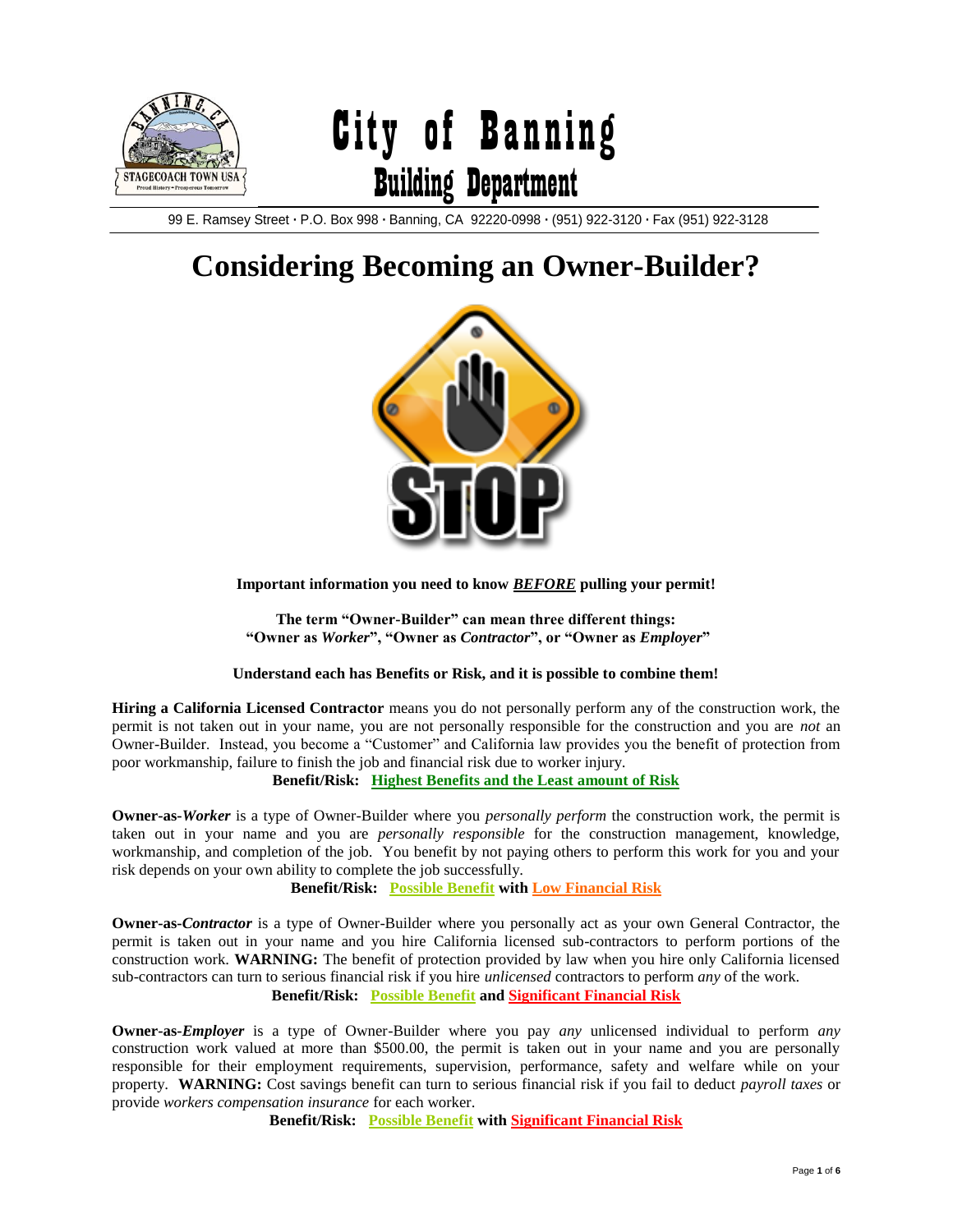*(Health and Safety Code Section 19827)* The California Legislature declares an "urgent and statewide public interest in assuring" that contractors comply with Contractors' License Law, Business and Professions Code and Workers' Compensation Insurance requirements to ensure property owners are informed about, and protected from the following when improving their property as Owner-Builders:

Fraudulent representations ▪ Liability for worker's injuries ▪ Liability for material and labor costs unpaid by contractors · Licensing requirements · Employers tax liabilities

**Over 20,000 consumer complaints are filed each year.** Many complaints relate to owner/builder projects and include workmanship and workers' compensation issues Homeowners suffer financial harm due to defective workmanship and injured employees.

### **Following are alarming examples of what has occurred with Owner-Builder permits:**

**Example 1:** Homeowner received insurance money to rebuild burned-down home.

- Owner/Builder permit pulled to rebuild structure.
- Unlicensed contractor built substandard structure must be torn down and replaced.
- **Estimated financial injury is \$225,000.**
- Additional financial injury IRS threatened to tax insurance payout if house not completed by the end of the year.

**Example 2:** Brother-in-law had active license but filed an exemption from Workers Comp.

- Owner-Builder hires brother-in-law to install a new roof.
- Employee falls and sustains multiple spinal and extremity fractures as well as a head injury and remains in a coma to this day.
- The Owner-Builder, who has sold the home, is now a defendant in a lawsuit for reimbursement for benefits paid to the injured worker.

**Example 3:** Employee of contractor without Workers Comp is hired by Owner-Builder to install septic system and suffers injury that results in permanent disability.

- The Owner-Builder did not have a homeowner's insurance policy on the house against which to submit a claim.
- The Owner-Builder is now a defendant in a lawsuit for reimbursement for benefits paid to the injured worker.

**Did you know** – unlicensed persons frequently have the property owner obtain an "Owner-Builder" building permit which erroneously implies that the property owner is providing his or her own labor and material personally?

**Did you know** – your homeowner's insurance may not provide coverage for injuries sustained on your property by an unlicensed contractor and his/her employees?

**Did you know** – if you are considered an "employer" under state and federal law, you must register with the state and federal government, withhold payroll taxes, provide workers compensation and disability insurance and contribute to unemployment compensation for each "employee"?

**Did you know** – that if you fail to abide by these laws you may be subjected to serious financial risk?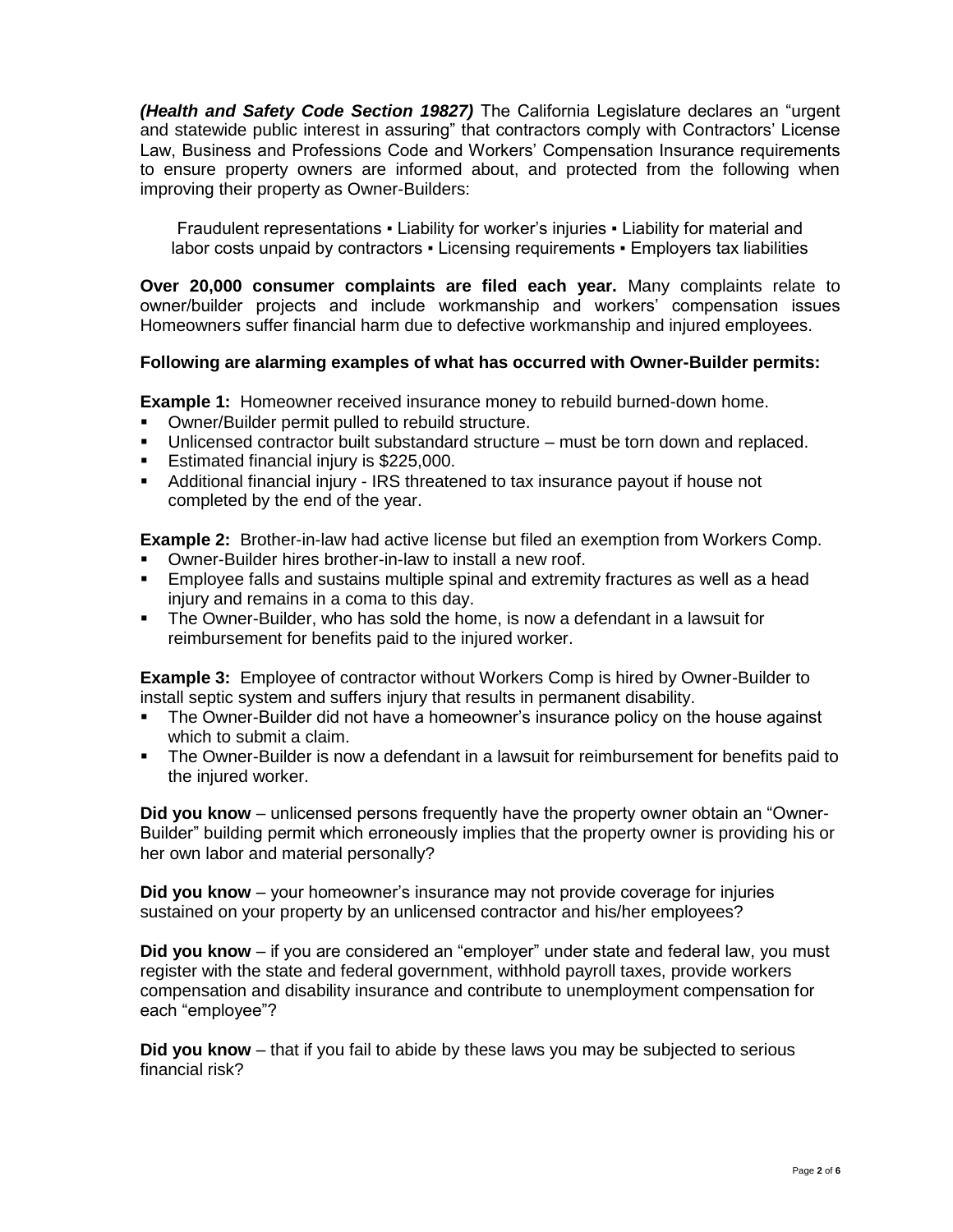

City of Banning Building Department

99 E. Ramsey Street **·** P.O. Box 998 **·** Banning, CA 92220-0998 **·** (951) 922-3120 **·** Fax (951) 922-3128

# **PROPERTY OWNER'S DISCLOSURE**

# **Disclosures & Forms for Owner-Builders Applying for Construction Permits**

# **OWNER'S ACKNOWLEDGMENT AND VERIFICATION OF INFORMATION**

*DIRECTIONS: Read and initial each statement below to signify you understand or verify this information.*

\_\_\_\_1. I understand a frequent practice of unlicensed persons is to have the property owner obtain an "Owner-Builder" building permit that erroneously implies that the property owner is providing his or her own labor and material personally. I, as an Owner-Builder, may be held liable and subject to serious financial risk for any injuries sustained by an unlicensed person and his or her employees while working on my property. My homeowner's insurance may not provide coverage for those injuries. I am willfully acting as an Owner-Builder and am aware of the limits of my insurance coverage for injuries to workers on my property.

\_\_\_\_2. I understand building permits are not required to be signed by property owners unless they are *responsible*  for the construction and are not hiring a licensed Contractor to assume this responsibility.

\_\_\_\_3. I understand as an "Owner-Builder" I am the responsible party of record on the permit. I understand that I may protect myself from potential financial risk by hiring a licensed Contractor and having the permit filed in his or her name instead of my own.

\_\_\_\_4. I understand Contractors are required by law to be licensed and bonded in California and to list their license numbers on permits and contracts.

\_\_\_\_5. I understand if I employ or otherwise engage any persons, other than California licensed Contractors, and the total value of my construction is at least five hundred dollars (\$500), including labor and materials, I may be considered an "employer" under state and federal law.

\_\_\_\_6. I understand if I am considered an "employer" under state and federal law, I must register with the state and federal government, withhold payroll taxes, provide workers' compensation disability insurance, and contribute to unemployment compensation for each "employee." I also understand my failure to abide by these laws may subject me to serious financial risk.

\_\_\_\_7. I understand under California Contractors' State License Law, an Owner-Builder who builds single-family residential structures cannot legally build them with the intent to offer them for sale, unless *all* work is performed by licensed subcontractors and the number of structures does not exceed four within any calendar year, or all of the work is performed under contract with a licensed general building Contractor.

\_\_\_\_8. I understand as an Owner-Builder if I sell the property for which this permit is issued, I may be held liable for any financial or personal injuries sustained by any subsequent owner(s) that result from any latent construction defects in the workmanship or materials.

\_\_\_\_9. I understand I may obtain more information regarding my obligations as an "employer" from the Internal Revenue Service, the United States Small Business Administration, the California Department of Benefit Payments, and the California Division of Industrial Accidents. I also understand I may contact the California Contractors' State License Board (CSLB) at 1-800-321-CSLB (2752) or www.cslb.ca.gov for more information about licensed contractors.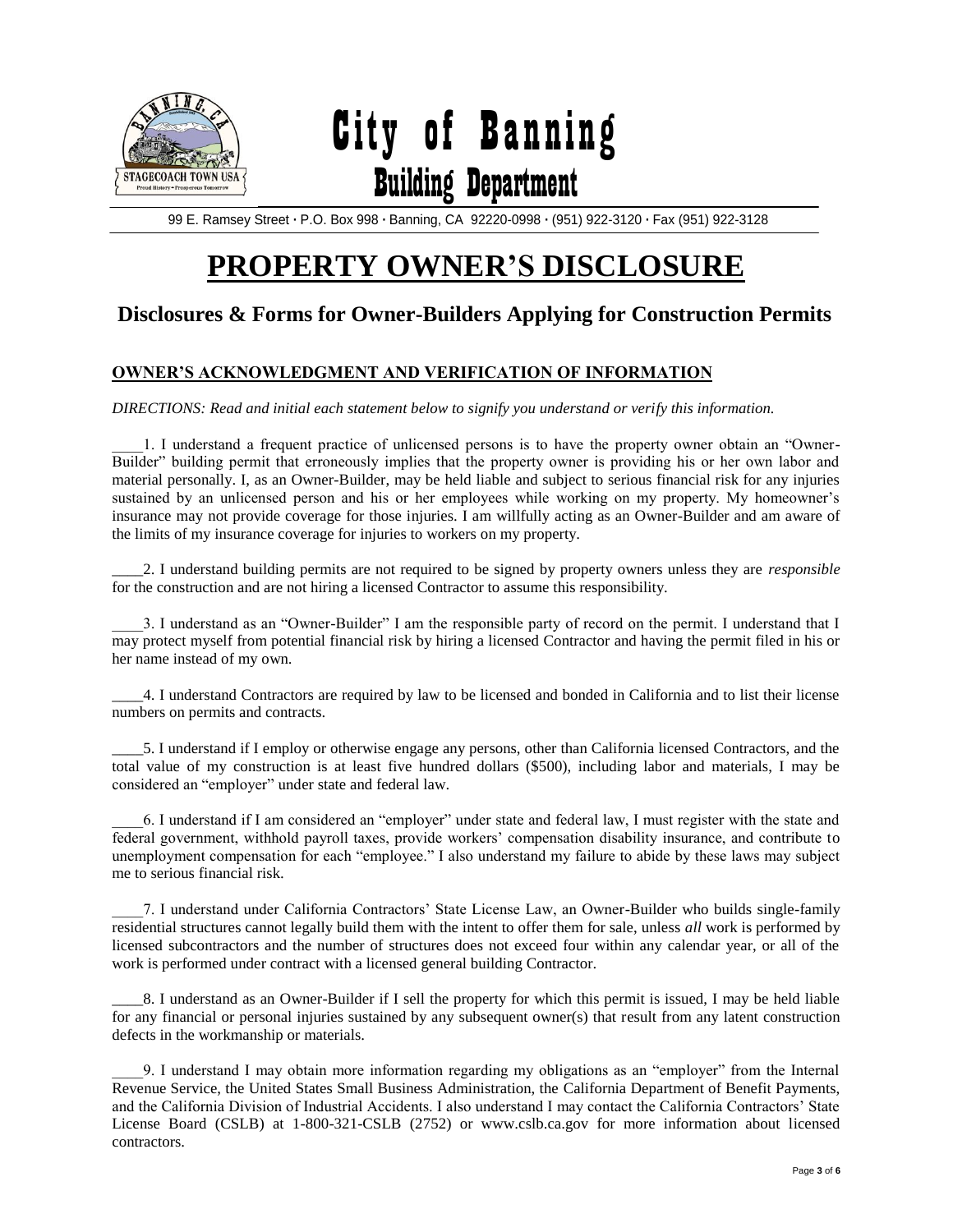\_\_\_\_10. I am aware of and consent to an Owner-Builder building permit applied for in my name, and understand that I am the party legally and financially responsible for proposed construction activity at the following address:

\_\_\_\_\_\_\_\_\_\_\_\_\_\_\_\_\_\_\_\_\_\_\_\_\_\_\_\_\_\_\_\_\_\_\_\_\_\_\_\_\_\_\_\_\_\_\_\_\_\_\_\_\_\_\_\_\_\_\_\_\_\_\_\_\_\_\_\_\_\_\_\_\_\_\_\_\_\_\_\_\_\_\_\_\_\_\_\_\_

\_\_\_\_11. I agree that, as the party legally and financially responsible for this proposed construction activity, I will abide by all applicable laws and requirements that govern Owner-Builders as well as employers.

\_\_\_\_ 12. I agree to notify the issuer of this form immediately of any additions, deletions, or changes to any of the information I have provided on this form. Licensed contractors are regulated by laws designed to protect the public. If you contract with someone who does not have a license, the Contractors' State License Board may be unable to assist you with any financial loss you may sustain as a result of a complaint. Your only remedy against unlicensed Contractors may be in civil court. It is also important for you to understand that if an unlicensed Contractor or employee of that individual or firm is injured while working on your property, you may be held liable for damages. If you obtain a permit as Owner-Builder and wish to hire Contractors, you will be responsible for verifying whether or not those Contractors are properly licensed and the status of their workers' compensation insurance coverage.

**Before a building permit can be issued, this form must be completed and signed by the property owner and returned to the agency responsible for issuing the permit.** *Note: A copy of the property owner's driver's license, form notarization, or other verification acceptable to the agency is required to be presented when the permit is issued to verify the property owner's signature*.

| Signature of property owner | Date: |
|-----------------------------|-------|
|                             |       |
|                             |       |
| Printed name                |       |

**\_\_\_\_\_\_\_\_\_\_\_\_\_\_\_\_\_\_\_\_\_\_\_\_\_\_\_\_\_\_\_\_\_\_\_\_\_\_\_\_\_\_\_\_\_\_\_\_\_\_\_\_\_\_\_\_\_\_\_\_\_\_\_\_\_\_\_\_\_\_\_\_\_\_\_\_\_\_\_\_\_\_\_\_\_\_\_\_**

*Note: The following Authorization Form is required to be completed by the property owner only when designating an agent of the property owner to apply for a construction permit for the Owner-Builder.*

# **AUTHORIZATION OF AGENT TO ACT ON PROPERTY OWNER'S BEHALF**

Excluding the Notice to Property Owner, the execution of which I understand is my personal responsibility, I hereby authorize the following person(s) to act as my agent(s) to apply for, sign, and file the documents necessary to obtain an Owner-Builder Permit for my project.

| I declare under penalty of perjury that I am the property owner for the address listed above and I personally filled<br>out the above information and certify its accuracy. |  |
|-----------------------------------------------------------------------------------------------------------------------------------------------------------------------------|--|

| Jate<br>nei<br>.19<br>J M<br>$\mathbf{v}$<br>$\epsilon$ . $\sigma$<br>.<br>$-1$ | $P$ ronen. |  |  |
|---------------------------------------------------------------------------------|------------|--|--|
|---------------------------------------------------------------------------------|------------|--|--|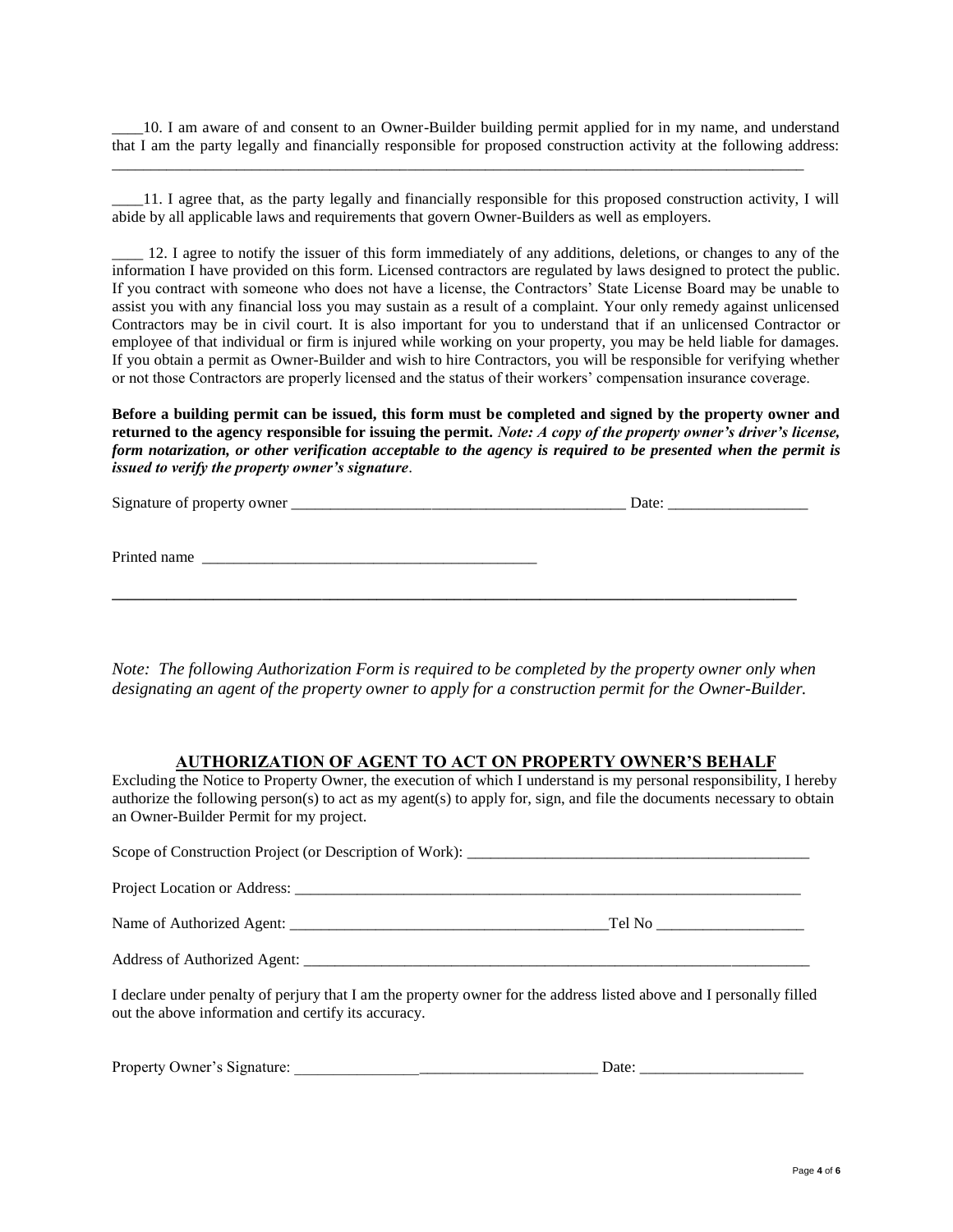

City of Banning Building Department

99 E. Ramsey Street **·** P.O. Box 998 **·** Banning, CA 92220-0998 **·** (951) 922-3120 **·** Fax (951) 922-3128

# **Construction Permit Application - Owner**

# **#1 IDENTIFY YOUR BUILDING PROJECT**

Property Address:

**This permit is to be issued in the name of the Property Owner as the permit holder of record who will be responsible and liable for the construction.**

| and the state of the state of the state of the state of the state of the state of the state of the |  |
|----------------------------------------------------------------------------------------------------|--|
|                                                                                                    |  |

# **#2 IDENTIFY WHO WILL PERFORM THE WORK**

#### **2b –** OWNER-BUILDER'S DECLARATION

I hereby affirm under penalty of perjury that I am exempt from the Contractors' State License Law for the reason(s) indicated below by the checkmark(s) I have placed next to the applicable item(s) (Section 7031.5, Business and Professions Code: Any city or county that requires a permit to construct, alter, improve, demolish, or repair any structure, prior to its issuance, also requires the applicant for the permit to file a signed statement that he or she is licensed pursuant to the provisions of the Contractors' State License Law (Chapter 9 (commencing with Section 7000) of Division 3 of the Business and Professions Code) or that he or she is exempt from licensure and the basis for the alleged exemption. Any violation of Section 7031.5 by any applicant for a permit subjects the applicant to a civil penalty of not more than five hundred dollars (\$500).):

#### **(\_) I, as owner of the property, or my employees with wages as their sole compensation, will do (\_) all of** *or*

**(\_) portions of the work,** and the structure is not intended or offered for sale (Section 7044, Business and Professions Code: The Contractors' State License Law does not apply to an owner of property who, through employees' or personal effort, builds or improves the property, provided that the improvements are not intended or offered for sale. If, however, the building or improvement is sold within one year of completion, the Owner-Builder will have the burden of proving that it was not built or

improved for the purpose of sale.).

**(\_) I, as owner of the property, am exclusively contracting with licensed Contractors to construct the project** (Section 7044, Business and Professions Code: The Contractors' State License Law does not apply to an owner of property who builds or improves thereon, and who contracts for the projects with a licensed Contractor pursuant to the Contractors' State License Law.).